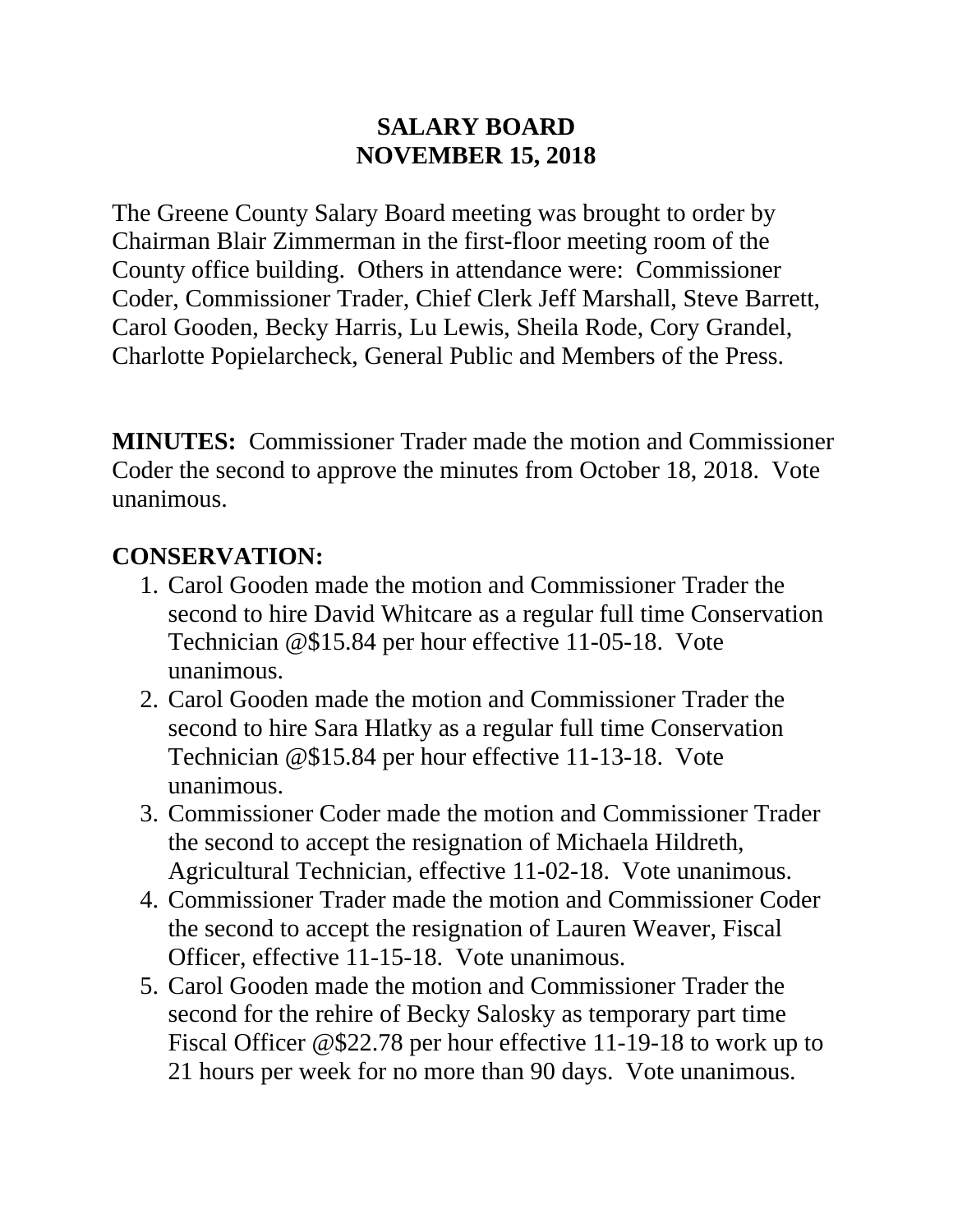## **HUMAN SERVICES:**

- 1. Commissioner Trader made the motion and Commissioner Coder the second to accept the resignation of Adam Gillingham, Forensic Specialist, effective 11-02-18. Vote unanimous.
- 2. Commissioner Trader made the motion and Commissioner Coder the second to pay a lump sum payment to Marcy Maletta, in the amount of \$699.81 for additional work performed assisting CYS with preparing the Needs Based Budget, to be paid by CYS. Vote unanimous.
- 3. Carol Gooden made the motion and Commissioner Trader the second to accept the resignation of Marybeth Tarpley, Human Services, effective 11-27-18. Vote unanimous.
- 4. Commissioner Trader made the motion and Carol Gooden the second for the transfer of Jennifer Jones from County Caseworker II (50% D&A/50% Housing) to regular full time Drug and Alcohol Case Management Specialist II with no change in hourly rate effective 11-07-18. Vote unanimous.
- 5. Carol Gooden made the motion and Commissioner Trader the second to accept the transfer of Heather Yeager to regular full time Drug and Alcohol Case Management Specialist II @\$24.36 per hour UMWA HS/CYS effective 11-13-18. Vote unanimous.
- 6. Commissioner Trader made the motion and Commissioner Coder the second to accept the promotion of Alyssa Hanley to regular full time SAFE Supervisor @\$38,883.18 per year effective 11-13-18. Vote unanimous.

# **CYS:**

- 1. Commissioner Trader made the motion and Commissioner Coder the second to accept the promotion of Michael Feaster from Probationary to regular status County Caseworker I @ \$ 20.08 per hour UMWA HS/CYS effective 10-23-18. Vote unanimous.
- 2. Carol Gooden made the motion and Commissioner Trader the second to accept the resignation of Sirhonda Phillips, CYS Caseworker, effective 10-29-18. Vote unanimous.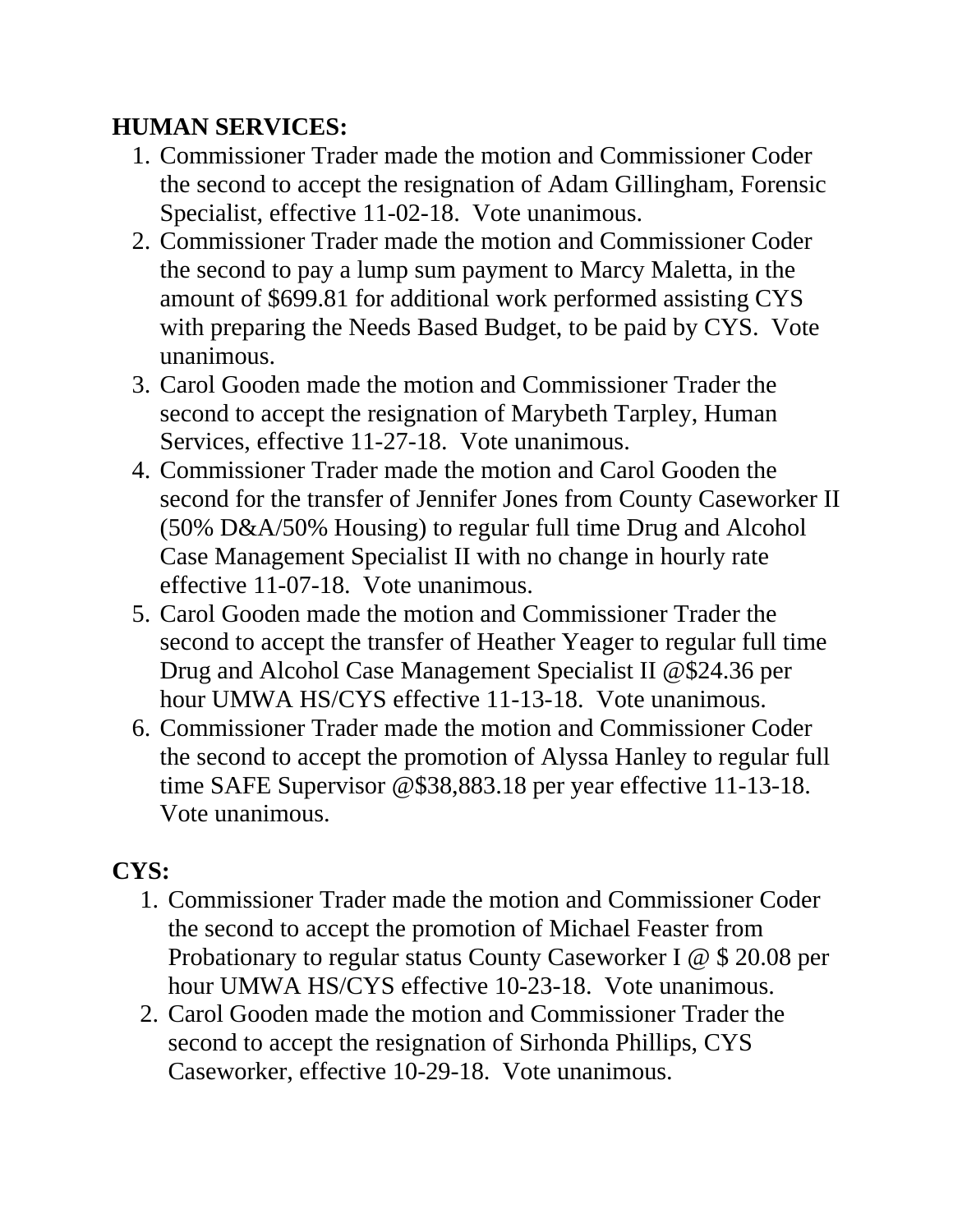3. Carol Gooden made the motion and Commissioner Coder the second to accept the promotion of Christina Newcomer, CYS Caseworker I, from probationary to regular status @ \$20.08 per hour UMWA HS/CYS effective 10-09-18. Vote unanimous.

## **TRANSPORTATION:**

1. Commissioner Trader made the motion and Carol Gooden the second to hire John Goodwin as a casual Van Driver @\$10.00 per hour effective 10-23-18. Vote unanimous.

## **CDBG:**

- 1. Commissioner Coder made the motion and Commissioner Trader the second to accept the pay increase for Crystal Simmons, CDBG Manager, @ \$24.36 per hour effective 09-18-18 due to successful completion of one year in position. Vote unanimous.
- 2. Commissioner Trader made the motion and Commissioner Coder the second to accept the transfer of Toni Ferencak to regular full time CDBG Associate @ \$ 20.65 per hour effective 11-05-18. Vote unanimous.

# **JAIL:**

- 1. Carol Gooden made the motion and Commissioner Trader the second to accept the promotion of Andrea Orlandi to regular full time Food Service Worker I @ \$14.52 per hour SEIU PG 10 effective 10-21-18. Vote unanimous.
- 2. Commissioner Trader made the motion and Commissioner Coder the second to accept the transfer of positions of Jail Working Supervisor I, II, and III from SEIU Master Unit to SEIU Prison Unit due to MOU signed into collective bargaining agreement effective 10-23-18. Vote unanimous.
- 3. Commissioner Coder made the motion and Commissioner Trader the second to accept the reclassification of David Ziefel to Jail Working Supervisor II, SEIU Prison Unit @ \$18.13 per hour effective 10-04-18. Vote unanimous.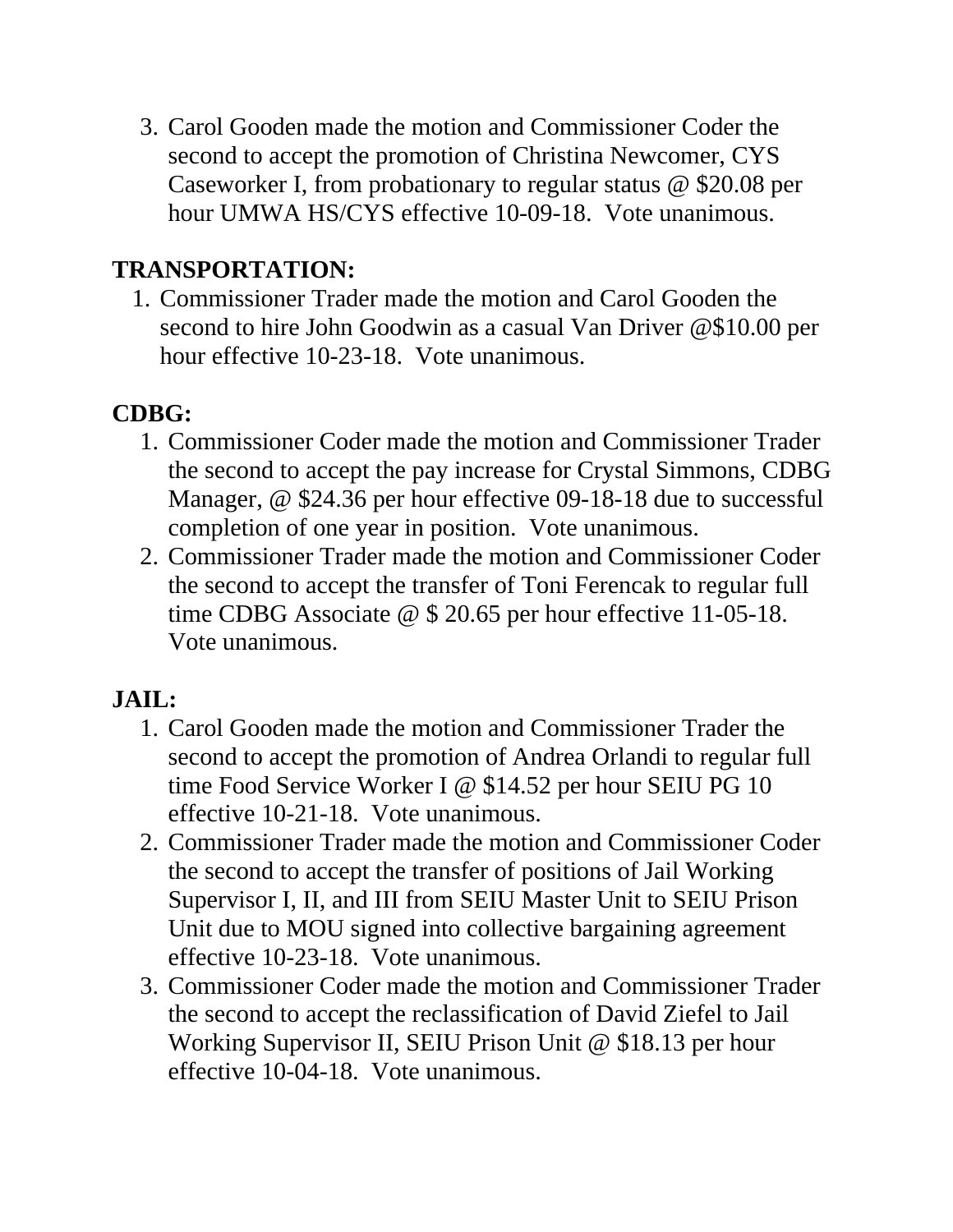- 4. Carol Gooden made the motion and Commissioner Coder the second to hire Tracy Moss as a casual Corrections Officer @\$12.77 per hour effective 11-13-18. Vote unanimous.
- 5. Commissioner Trader made the motion and Commissioner Coder the second to hire Zackary Howard as a regular part time Corrections Officer @\$14.77 per hour SEIU Prison effective 11- 18-18. Vote unanimous.

## **SHERIFF:**

- 1. Commissioner Trader made the motion and Commissioner Coder the second to accept the reclassification of the following positions in the SEIU Master Unit due to MOU signed into collective bargaining agreement effective 10-23-18: Vote unanimous. Sheriff Deputy I from PG 10 to PG 12 Sheriff Deputy II from PG 12 to PG 14 Sheriff Deputy III from PG 14 to PG 16
- 2. Carol Gooden made the motion and Commissioner Coder the second to accept the reclassification of Nick Gustovich and Thomas Jenson, Sheriff Deputy I, to SEIU PG 12 @ \$15.34 per hour effective 10-23-18. Vote unanimous.
- 3. Commissioner Trader made the motion and Carol Gooden the second to accept the reclassification of Amanda Stauffer, Sheriff Deputy II, to SEIU PG 14 @ \$ 17.53 per hour effective 10-23-18. Vote unanimous.
- 4. Commissioner Trader made the motion and Commissioner Coder the second to accept the reclassification of Marshall Simmons, Sheriff Deputy II, to SEIU PG 14 @ \$18.66 per hour effective 10- 23-18. Vote unanimous.

# **PARKS AND RECREATION:**

1. Carol Gooden made the motion and Commissioner Coder the second to accept the transfer of Brandon Cumberledge to Custodial Worker I no change in hourly rate effective 10-30-18. Vote unanimous.